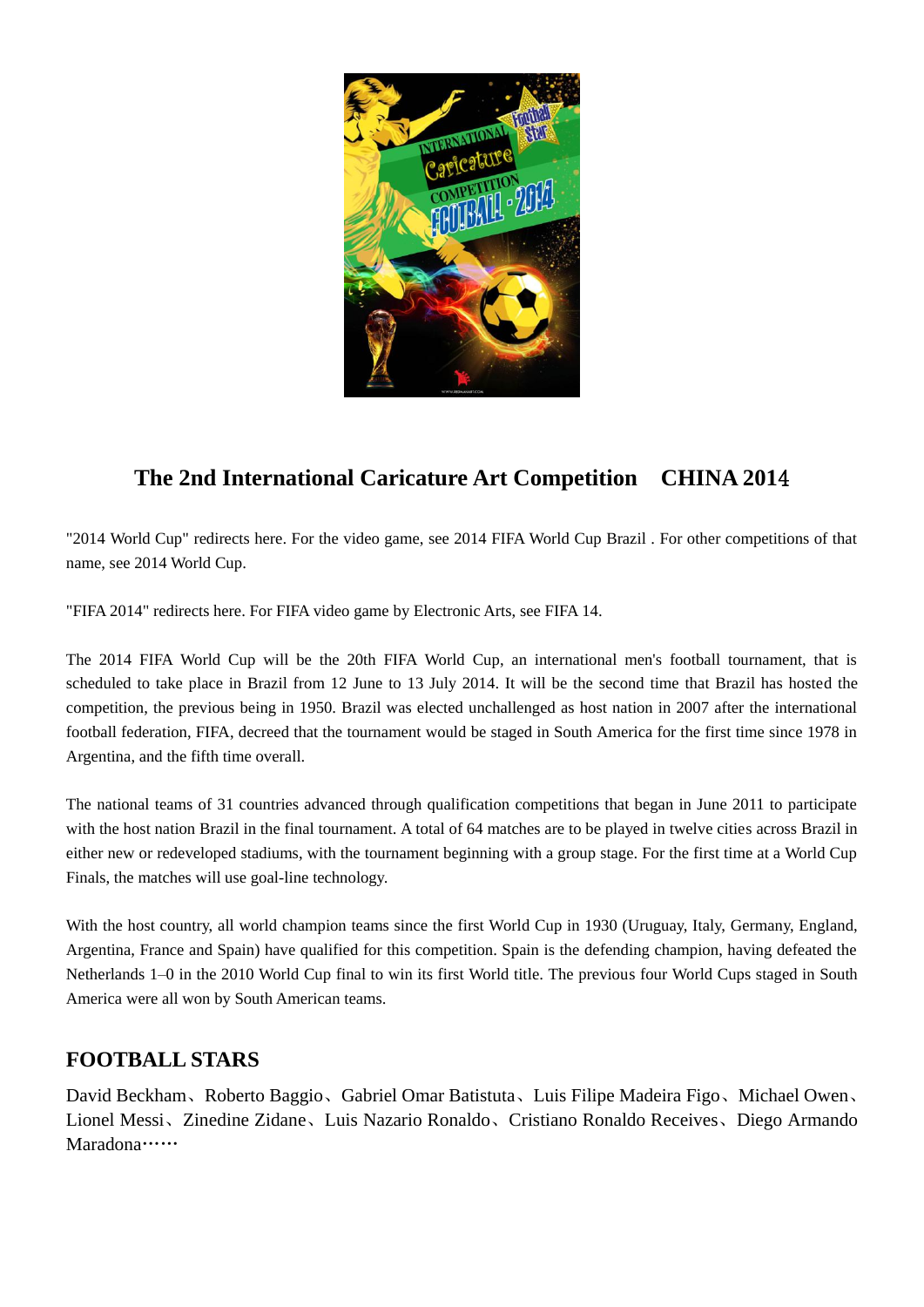1. The Competition is open to all artist -- Caricaturist, Illustrator, Cartoonist, Printmaker and Painter around world regardless of nationality, age, sex, etc.

#### 2. **Theme:**

**A) Caricature: 1) Football Star 2) Free** 

#### **B) Cartoon: Football**

3. The maximum **7** entries should be submitted for each category.

4. The maximum size of the works:  $300 \times 300$  cm

5. Technique and medium of works are unlimited. Any painting, Print making, Traditional Chinese Painting, Oil painting, Watercolor, Crafts art or Children's painting will be accepted.

6. Artist should summit the original works. Any computer prints, slide, photograph, xerox will not be accepted.

7. Author's resume and photo should be submitted with entries together. First name, Last name, Address, Email, Telephone number and category should be written on the reverse side of the works.

8. **Deadline: August 15 , 2014.**

9. The jury meeting will be held on October, 2014.

10. The entries must be flat protected with hard cardboard, or rolled in a hard case. The folded works will not be considered.

#### 11. **PRIZES:**

**A). Caricature : Golden prize** (1): Medal + RMB 7000 + Catalog **Silver prize** (1): Medal + RMB 3000 + Catalog **Copper prize** (1): Medal + RMB  $1800 + \text{Catalog}$ **Special prize** (3): Medal + RMB 500 + Catalog Excellent prize: Catalog **B). Cartoon: Golden prize** (1): Medal + RMB  $6000 + \text{Catalog}$ **Special prize** (3): Medal + RMB 500 + Catalog Excellent prize: Catalog

12. The authors whose works has been selected will receive a copy of the catalog made for competition.

13.Explicitly participators have whole copyright for their entries, of course Host unit may use some works on web site and other media for spreading competition and artists. 14. The works will not be returned.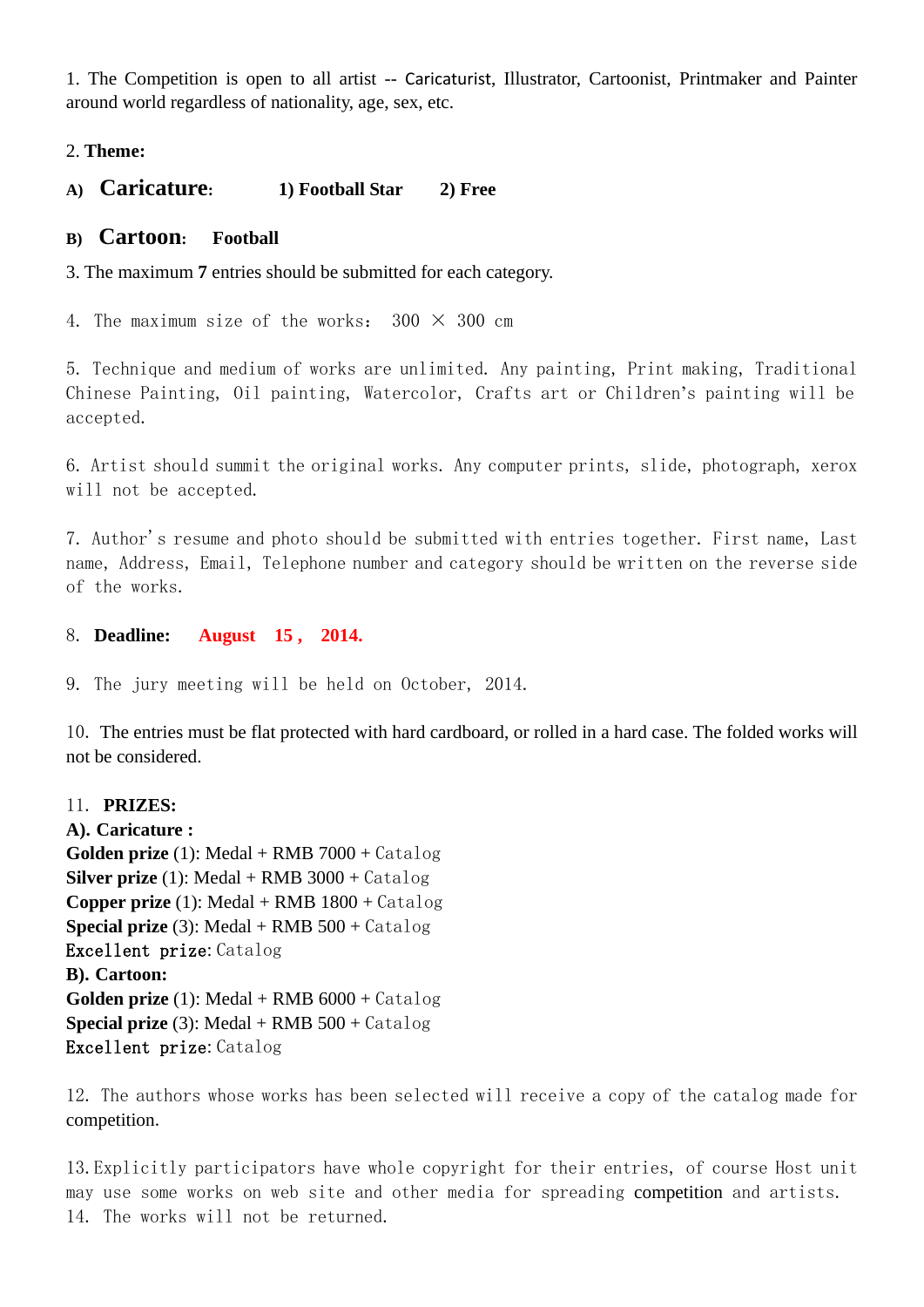15. Participation in the contest means the complete acceptance of all the above conditions and agreements with jury's decision.

16. Please send entries to the address as follow:

### **HU XIAO YU ROOM 341 BUILDING #364, JIN QIAO SHI DAI JIA YUAN YUN JING DONG LI**,**TONG ZHOU QU, BEIJING 101121**,**CHINA**

Digital works E-mail to: [redmanart@126.com](mailto:redmanart@126.com)

17. Web site : [www.redmanart.com](http://www.redmanart.com/) Email: [redmanart@126.com](mailto:redmanart@126.com), [redmancartoon@163.com](mailto:redmancartoon@163.com) Telephone: 0086 – 010 – 1 8 9 1 0 8 3 8 2 1 0